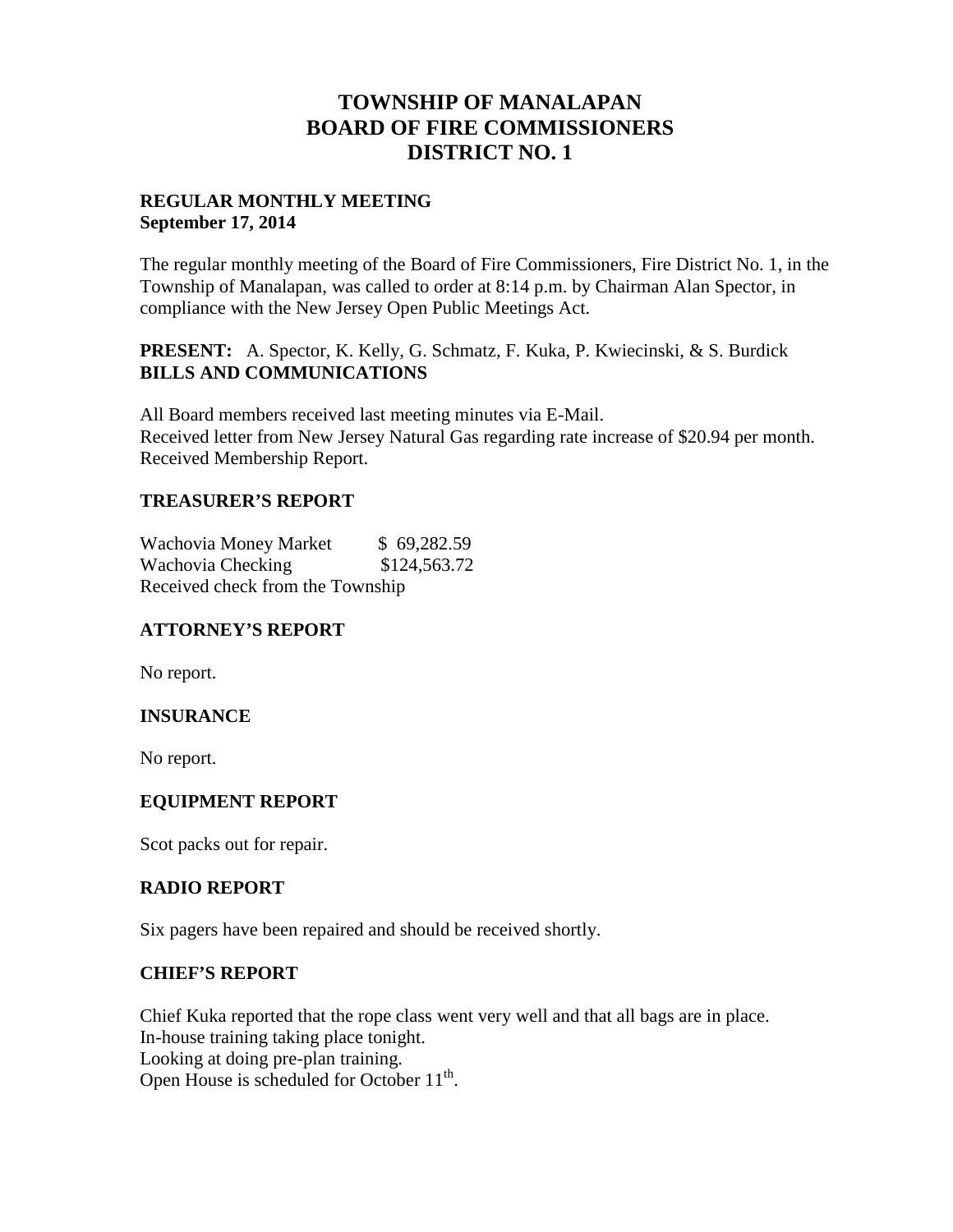### **TRUCK REPORT**

26-1-80 – Everything has been done except for the air conditioning.

#### **ASSOCIATION REPORT**

No report.

#### **TRUSTEES' REPORT**

No report.

#### **OLD BUSINESS**

See attached.

#### **NEW BUSINESS**

Commissioner Kelly made a motion to pay all vouchers; this was seconded by Commissioner Schmatz. All voted aye.

Commissioner Schmatz made a motion for \$375 for stripping and repainting the fuel tank by Amato's Home Remodeling; this was seconded by Commissioner Kelly. All voted aye.

Commissioner Schmatz made a motion not to exceed \$6,000 to refurbish the fuel tank; this was seconded by Commissioner Kelly. All voted aye.

Commissioner Kelly made a motion for \$1,314.76 to purchase four full body harnesses; this was seconded by Commissioner Schmatz. All voted aye.

A discussion was held regarding purchasing new gas meters.

There is a meeting tomorrow afternoon about the air compressor.

Meeting opened to the public at 9:12 P.M.

A motion was made by Commissioner Spector to adjourn; it was seconded by Commissioner Kelly and all voted aye.

Meeting adjourned at 9:13 P.M.

Respectfully submitted, Kenneth Kelly, Clerk